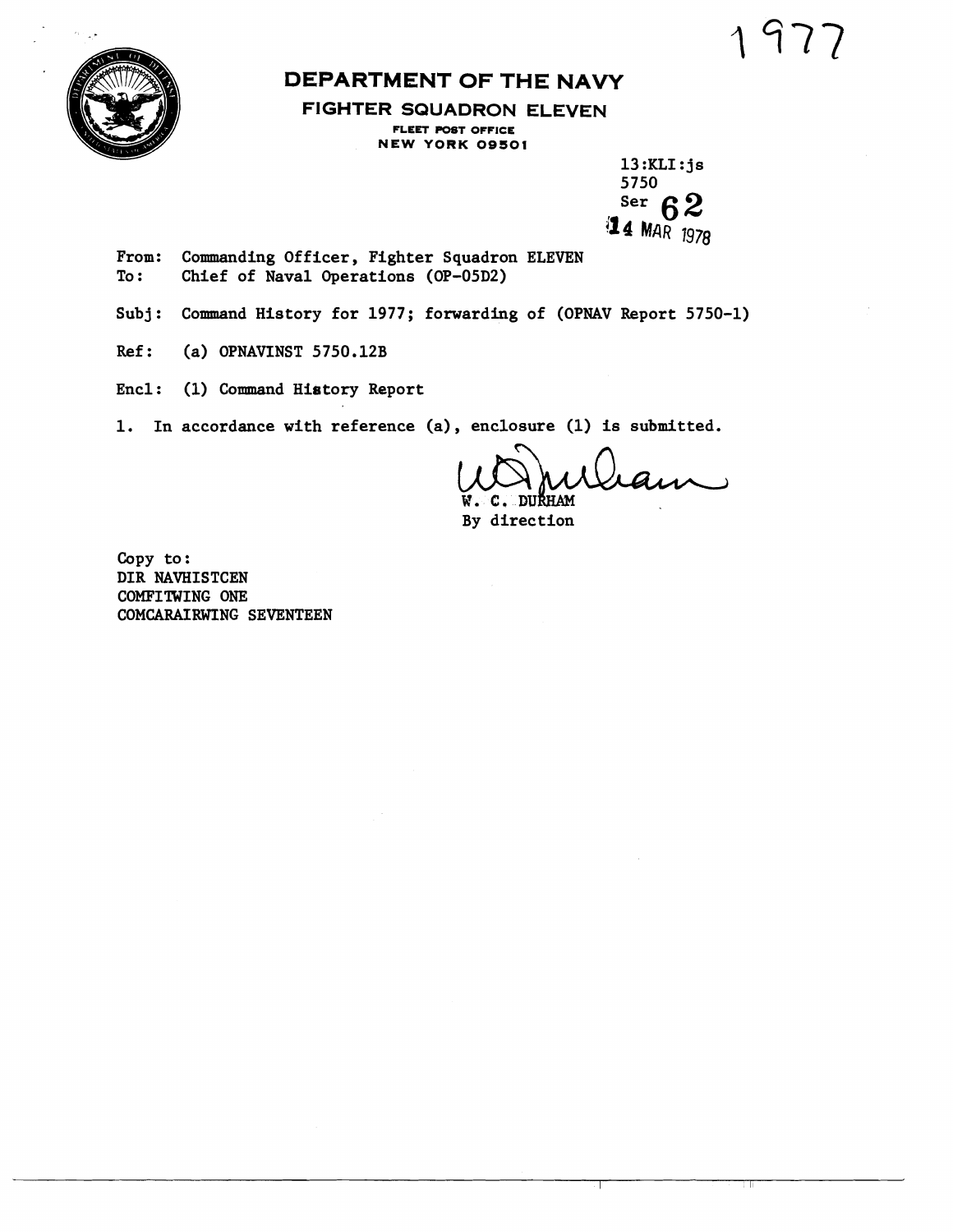- I. Basic History
	- A. Chronology of Events 1977
		- 01 JAN to 15 JAN Squadron operations, **NAS** Oceana, VA.
		- 16 JAN to 15 FEB Operational Weapons Deployment, Roosevelt Roads, Puerto Rico.
		- 16 FEB to 03 APR Squadron operations, NAS Oceana, VA.
		- 13 MAR 50th Reunion, NAS Oceana, VA
		- 04 APR to 22 **APR**  Fleet **ACM** Program with VF-43, NAS Oceana, VA.
		- 23 APR to 31 MAR Squadron operations, NAS Oceana, VA.
		- <sup>01</sup>JUN to 15 JUN Air Wing deployment (CVW-17) (Weapons/ACM), Roosevelt **bade,** Puerto Rico.
		- 15 JUN to 06 AUG Squadron operations and Field Carrier Landing practice.
		- 07 AUG to 16 AUG Air Wing Carrier Qualification in USS FORRESTAL **(cv** 59).
		- 18 AUG to 23 SEP Squadron operations, NAS Oceana, VA.
		- 24 SEP to 24 OCT Refresher Training, embarked in USS FORRESTAL **(CV** 59) off Cuban coast,
		- 24 OCT to 10 NOV Squadron operations, NAS Oceana, VA,
		- 11 NOV to 25 NOV Type Training ONE, embarked in USS FORRESTAL (CV 59) in Carribean.
		- 23 NOV to 29 NOV Squadron operations, NAS Oceana, VA.
		- 30 NOV to 11 DEC Type Training TWO, embarked in USS FORRESTAL (CV 59) in Carribean.
		- 12 DEC to 31 DEC Squadron operations, **NAS** Oceana, VA.

Enclosure (1)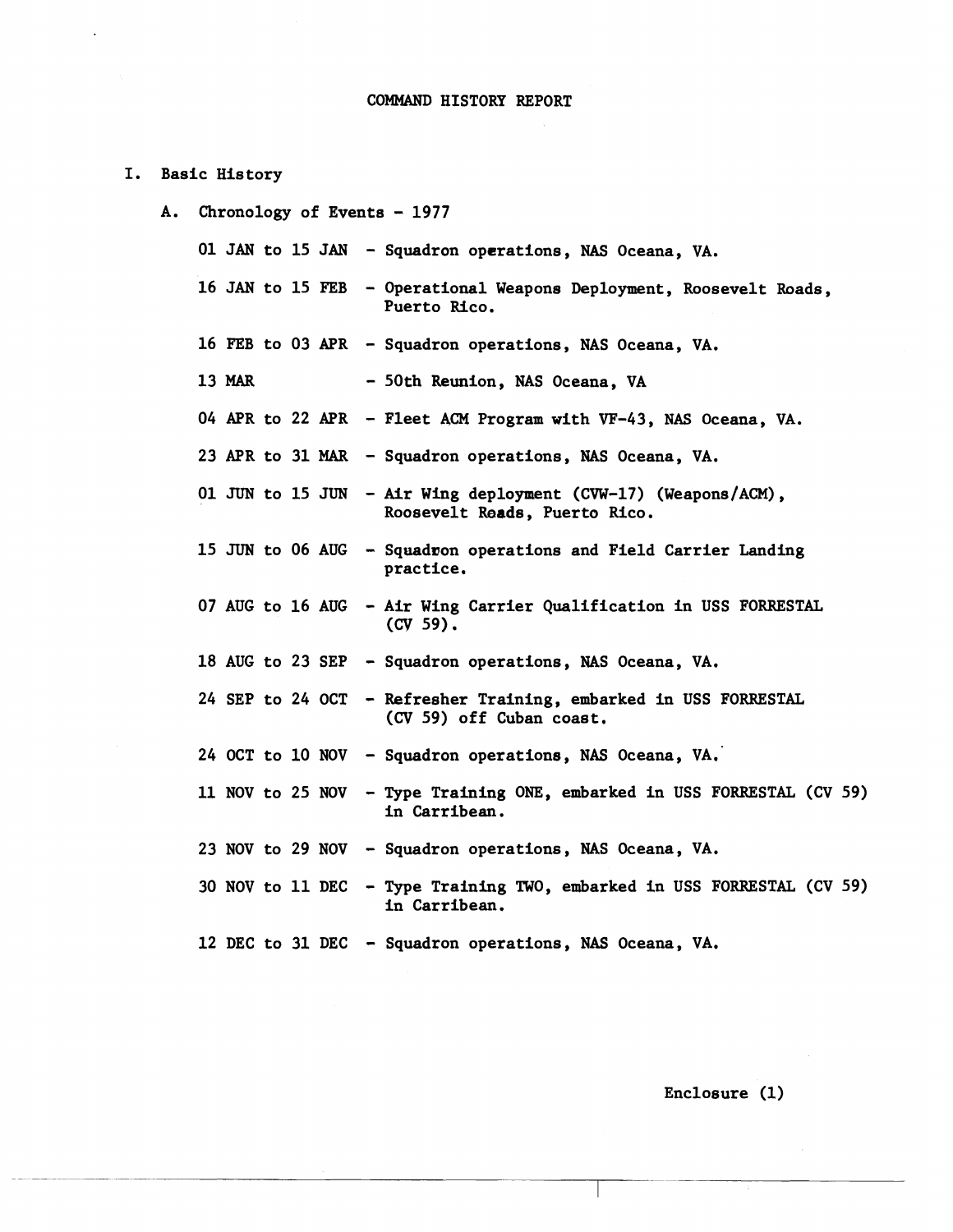## B. NARRATIVE

Nineteen Seventy-seven marked the fiftieth year the RED RIPPERS have continuously operated as **a** fighter squadron.

January found the RED RIPPERS on deployment with Commander Carrier Air Wing SEVENTEEN to Naval Station Roosevelt Roads, Puerto Rico. This deployment gave the Air Wing the opportunity to train as a team while FORRESTAL was in the yards. While on a routine training mission during this deployment, LT and LT and LT ejected from this deployment. LT their burning aircraft. Both were successfully recovered uninjured off the coast of Puerto **Rico.** The RED RIPPERS returned to Oceana, Virginia on February 16th to conduct squadron operations and make plans for the upcoming 50th Reunion.

**On** March 13th the RIPPERS celebrated their 50th Anniversary as a fighter squadron. Hundreds of past and present RED RIPPERS and their families visited the squadron during the open house and dined at a gala banquet. Among the honored guests was Ike Schlossbach, the first Commanding Officer of the RED RIPPERS 50 years ago.

In April the RED RIPPERS began sharpening their Air Combat Maneuvering skills with the adversary services of Fighter Squadron Forty-three. During this intensive training program 112 sorties were flown. On April 15th LTs **EXECUTE:**  $\ddot{\mathbf{a}}$  departed Oceana to attend the Navy Fighter Weapons LTs **6 departed Oceana to attend the Navy Fighter Weapons** School. **and** spent six weeks at "TOP GUN" flying against a variety of dissimilar aircraft.

From April 23rd through May 31st the RIPPERS were back in the sun at Naval Station Roosevelt Roads, Puerto Rico for the second operational Weapons Deployment with Carrier Air Wing SEVENTEEN. The deployment was highlighted by a highly successful missile shoot by several RIPPER crews.

**On** June 15th Fighter Squadron ELEVEN returned to their families in Virginia Beach to conduct squadron training and begin Carrier Landing Practice in preparation for Air Wing Carrier Qualification. Beginning August 7th, the RED RIPPERS spent nine days in USS FORRESTAL (CV 59) qualifying pilots and radar intercept officers **in** day and night carrier landings. During this period, the squadron logged 96 day and 38 night arrested landings and fully qualified ten air crews.

For the remainder of August and September, the RED RIPPERS concentrated on a variety of training flights. Operating out of Naval **Air** Station Oceana, the squadron looked ahead to Refresher Training with Carrier Air **Wing** SEVENTEEN. **On** September 24th the World Famous RED RIPPERS were once again at home on the sea. Embarked in **USS** FORRESTAL (CV 59) with Carrier Air Wing SEVENTEEN, the RIPPERS headed south to the Carribean Sea to conduct Refresher Training off Guantanamo Bay, Cuba. During this intensive training period the squadron accumulated 135 day and 48 night carrier landings. During Refresher Training, LCDR attained the highest carrier landing grades in the **Air** Group and was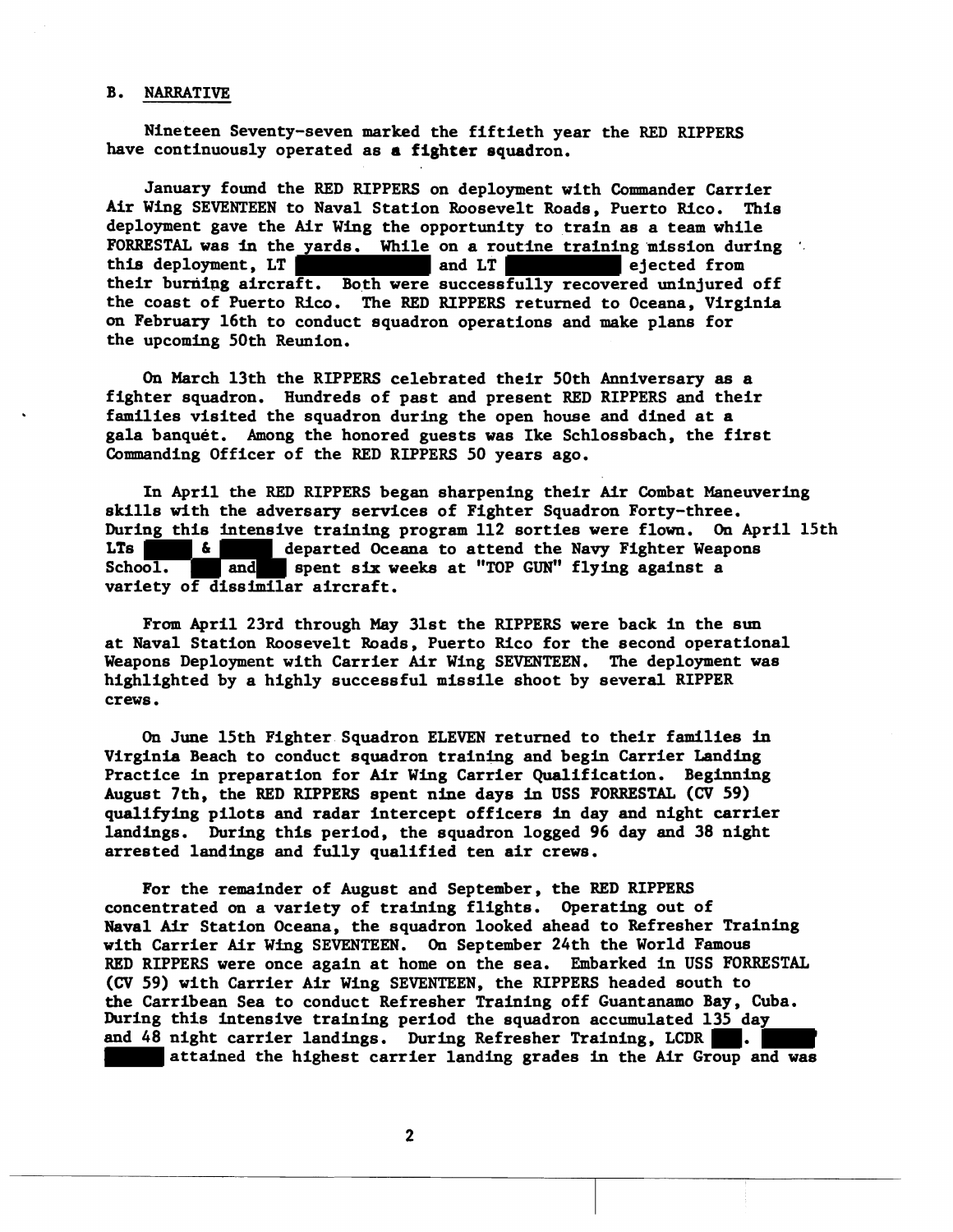awarded the coveted "Golden Tail Hook", The favorite stop during this at-sea period was Port Au Prince, Haiti. The RIPPER officers and men enjoyed three days of sight-seeing, shopping, and dining in this exotic port. The FORRESTAL stop marked the first time in fifteen years that a United States Navy Aircraft Carrier had visited Port Au Prince.

**On** October 25th the squadron returned to Naval Air Station Oceana, Virginia to continue aircrew training and to prepare for Type Training ONE and TWO on board USS FORRESTAL. During this in-port period, LTJG and LTJG and LTJG attended the Navy Fighter Weap LTJG and LTJG attended the Navy Fighter Weapons School "TOP SCOPE" program. This two weeks of intensive radar training prepared and to instruct aircrews in scope interpretation and the latest air intercept techniques.

Type Training ONE and TWO were both very successful for the RIPPERS. The pilots and RIOs honed their skills in all areas of fighter employment and logged 196 arrested landings en board FORRESTAL. Type Training ONE and TWO lasted until December 11th with a short in-port period at Naval Station Mayport, Florida from November 23rd until November 29th. The "Golden Tail Hook" stayed in VF-11 during Type Training TWO and was awarded to the RED RIPPER Commanding Officer, Commander R,R, Stoops for his outstanding carrier landing grades.

On December 12th the RED RIPPERS returned to Oceana-to celebrate Christmas and conduct squadron operations in anticipation of the upcoming Operational Readiness Evaluation.

1977 was an outstanding year for Fighter Squadron ELEVEN, The RED RIPPERS' pride, professionalism , dedication to duty, and love of flying have made this, their 50th Anniversary, one of the most memorable years in RIPPER history. All the men of YF-11 look forward to a rewarding new year as they **make** final plans for a Mediterranean deployment in USS FORRESTAL in early 1978.

| <b>MONTH</b> | TOTAL HRS | HRS D / N    | TOTAL TRAPS D / N | TOTAL SORTIES D / N |
|--------------|-----------|--------------|-------------------|---------------------|
| <b>JAN</b>   | 293.4     | 259.8/33.6   | N/A               | 173/21              |
| <b>FEB</b>   | 274.5     | 223.3/51.2   | N/A               | 148 / 29            |
| <b>MAR</b>   | 182.1     | 124.1/58.0   | N/A               | 76 / 31             |
| <b>APR</b>   | 194.7     | 178,2/16.5   | N/A               | 169 / 10            |
| <b>MAY</b>   | 281.0     | 245, 5/35, 5 | N/A               | 155 / 19            |
| <b>JUN</b>   | 341.4     | 267.3/74.1   | N/A               | 186 / 42            |
| JUL          | 191.6     | 97,2/94.4    | N/A               | 75/69               |
| <b>AUG</b>   | 213,5     | 126.0/87.5   | 96 / 38           | 107 / 83            |

11. Operations Summary

 $^{\circ}$  3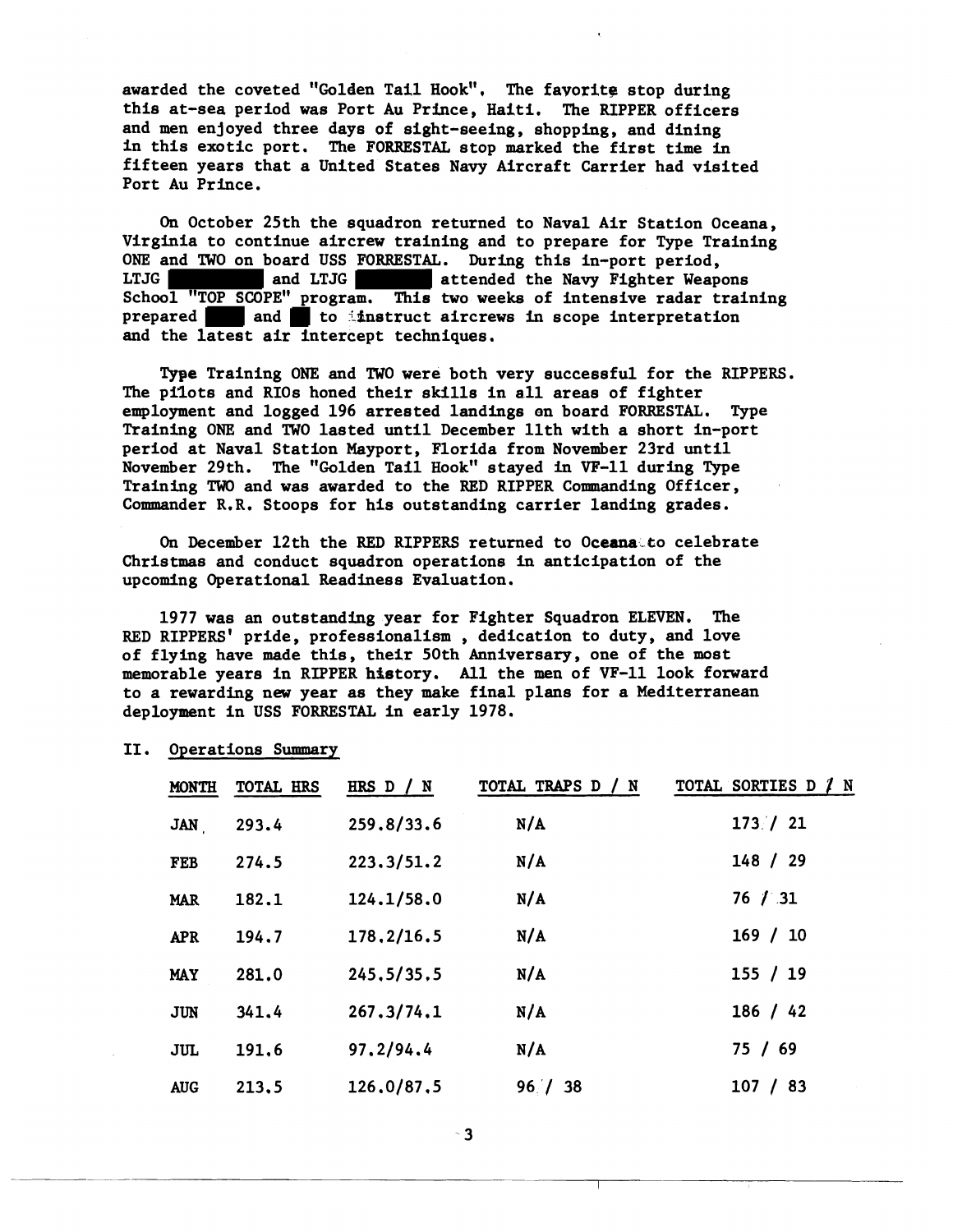|            | Operations Summary (CONT'D) |                                               |                                                |                                       |
|------------|-----------------------------|-----------------------------------------------|------------------------------------------------|---------------------------------------|
| MONTH      | TOTAL HRS                   | HRS $D / N$                                   | TOTAL TRAPS D / N                              | TOTAL SORTIES D / N                   |
| <b>SEP</b> | 253.3                       | 167.5/85.8                                    | 66 / 20                                        | 114 / 85                              |
| <b>OCT</b> | 219.4                       | 174.2/45.2                                    | 69 / 28                                        | 108 / 34                              |
| <b>NOV</b> | 251.4                       | 197.2/54.2                                    | 74 / 25                                        | 138 / 31                              |
| <b>DEC</b> | 285.4                       | 215.4/70.0                                    | 59 / 38                                        | 146 / 37                              |
|            |                             | III. Squadron Officer Losses and Gains - 1977 |                                                |                                       |
|            | 17 February - LTJG          | Squadron 101.                                 | USNR received for duty from Fighter            |                                       |
|            | 17 February - ENS           | Squadron 101.                                 | USNR received for duty from Fighter            |                                       |
| 10 May     | - LTJG                      | Squadron 101.                                 | USNR received for duty from Fighter            |                                       |
| 10 May     | $-$ ENS                     | Fighter Squadron 101.                         | USNR received for duty from                    |                                       |
| $25$ May   | $-$ LCDR                    | Fighter Squadron 101.                         | USN received for duty from                     |                                       |
| 31 May     | $-LI$                       | Squadron 43 for duty.                         | USN transferred to Fighter                     |                                       |
| 15 June    | - LTJG                      | Fighter Squadron 101.                         | USN received for duty from                     |                                       |
| 24 June    | - LTJG                      | Fighter Squadron 101.                         |                                                | USNR received for duty from           |
| 30 June    | $-LT$                       | U. S. Naval Reserve.                          | USNR released to inactive duty in              |                                       |
| 30 June    | - LT                        |                                               | Command Detachment Pensacola, FL for duty.     | USN transferred to Naval Recruiting   |
| 30 June    | $-LT$                       |                                               | Air Training, NAS Corpus Christi, TX for duty. | USNR transferred to Chief of Naval    |
| 30 June    | - LT                        | Dallas, TX for duty.                          | USNR transferred to Naval Air Station,         |                                       |
| 30 June    | $-$ LCDR                    | Oceana, VA for duty.                          |                                                | USN transferred to Nayal Air Station, |

 $\frac{1}{2}$ 

J.

 $\mathcal{A}^{\pm}$